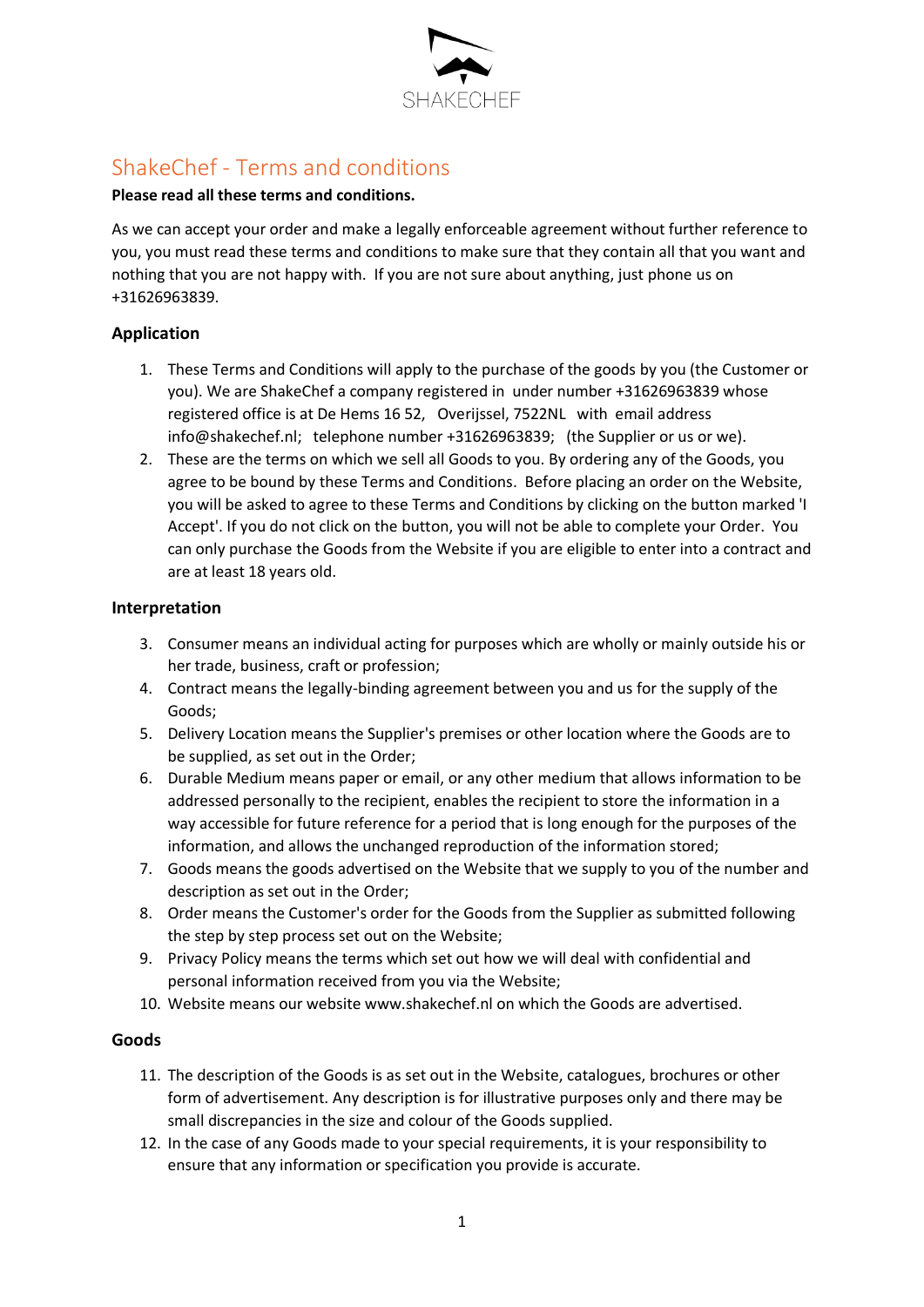

- 13. All Goods which appear on the Website are subject to availability.
- 14. We can make changes to the Goods which are necessary to comply with any applicable law or safety requirement. We will notify you of these changes.

#### **Personal information and Registration**

- 15. When registering to use the Website you must set up a username and password. You remain responsible for all actions taken under the chosen username and password and undertake not to disclose your username and password to anyone else and keep them secret.
- 16. We retain and use all information strictly under the Privacy Policy.
- 17. We may contact you by using e-mail or other electronic communication methods and by pre-paid post and you expressly agree to this.

#### **Basis of Sale**

- 18. The description of the Goods in our website does not constitute a contractual offer to sell the Goods. When an Order has been submitted on the Website, we can reject it for any reason, although we will try to tell you the reason without delay.
- 19. The Order process is set out on the Website. Each step allows you to check and amend any errors before submitting the Order. It is your responsibility to check that you have used the ordering process correctly.
- 20. A Contract will be formed for the sale of Goods ordered only when you receive an email from us confirming the Order (Order Confirmation). You must ensure that the Order Confirmation is complete and accurate and inform us immediately of any errors. We are not responsible for any inaccuracies in the Order placed by you. By placing an Order you agree to us giving you confirmation of the Contract by means of an email with all information in it (ie the Order Confirmation). You will receive the Order Confirmation within a reasonable time after making the Contract, but in any event not later than the delivery of any Goods supplied under the Contract.
- 21. Any quotation is valid for a maximum period of 10 days from its date, unless we expressly withdraw it at an earlier time.
- 22. No variation of the Contract, whether about description of the Goods, Fees or otherwise, can be made after it has been entered into unless the variation is agreed by the Customer and the Supplier in writing.
- 23. We intend that these Terms and Conditions apply only to a Contract entered into by you as a Consumer. If this is not the case, you must tell us, so that we can provide you with a different contract with terms which are more appropriate for you and which might, in some respects, be better for you, eg by giving you rights as a business.

#### **Price and Payment**

- 24. The price of the Goods and any additional delivery or other charges is that set out on the Website at the date of the Order or such other price as we may agree in writing.
- 25. Prices and charges include VAT at the rate applicable at the time of the Order.
- 26. You must pay by submitting your credit or debit card details with your Order and we can take payment immediately or otherwise before delivery of the Goods.

#### **Delivery**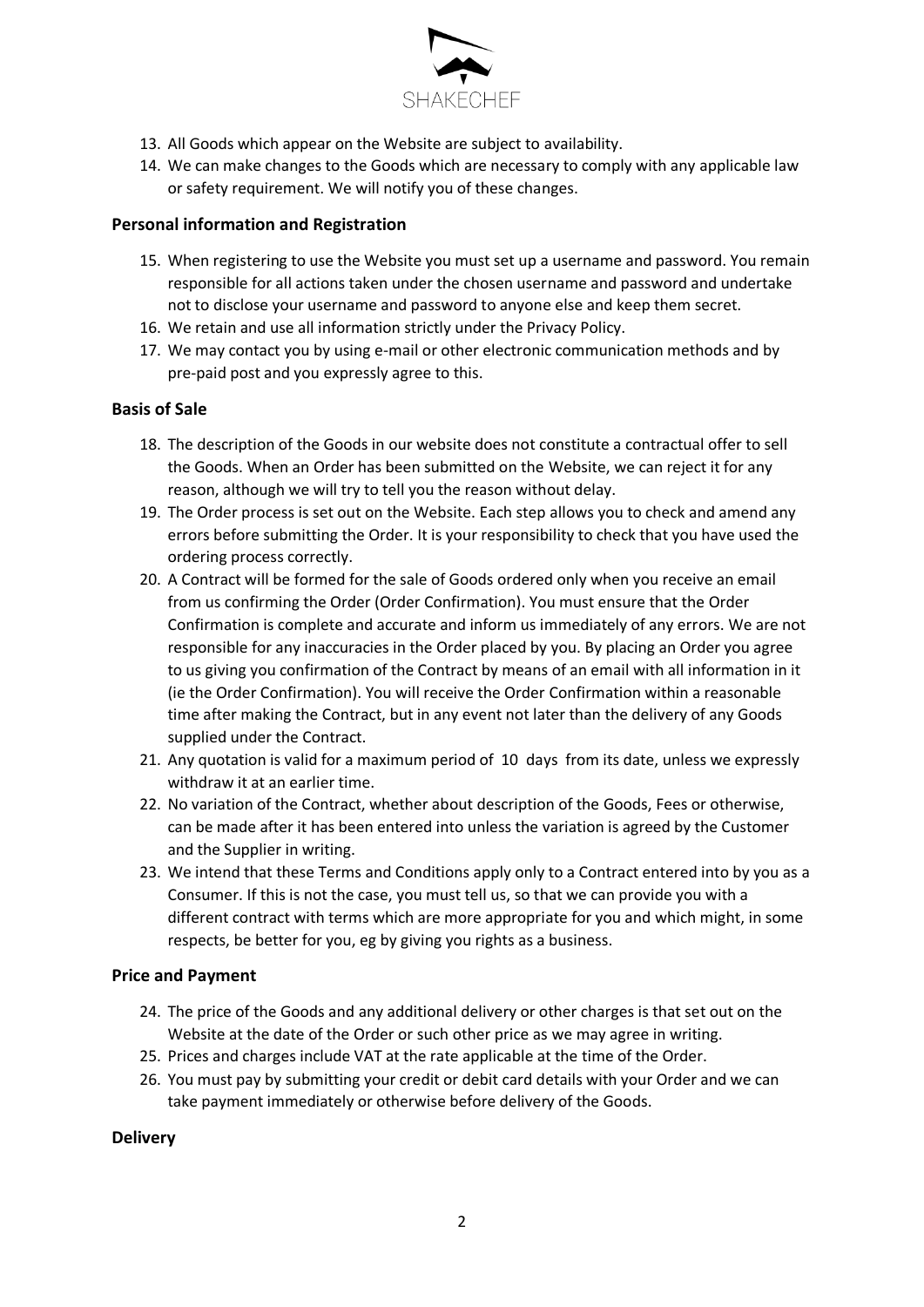

- 27. We will deliver the Goods, to the Delivery Location by the time or within the agreed period or, failing any agreement, without undue delay and, in any event, not more than 30 days after the day on which the Contract is entered into.
- 28. In any case, regardless of events beyond our control, if we do not deliver the Goods on time, you can (in addition to any other remedies) treat the Contract at an end if:
	- a. we have refused to deliver the Goods, or if delivery on time is essential taking into account all the relevant circumstances at the time the Contract was made, or you said to us before the Contract was made that delivery on time was essential; or
	- b. after we have failed to deliver on time, you have specified a later period which is appropriate to the circumstances and we have not delivered within that period.
- 29. If you treat the Contract at an end, we will (in addition to other remedies) promptly return all payments made under the Contract.
- 30. If you were entitled to treat the Contract at an end, but do not do so, you are not prevented from cancelling the Order for any Goods or rejecting Goods that have been delivered and, if you do this, we will (in addition to other remedies) without delay return all payments made under the Contract for any such cancelled or rejected Goods. If the Goods have been delivered, you must return them to us or allow us to collect them from you and we will pay the costs of this.
- 31. If any Goods form a commercial unit (a unit is a commercial unit if division of the unit would materially impair the value of the goods or the character of the unit) you cannot cancel or reject the Order for some of those Goods without also cancelling or rejecting the Order for the rest of them.
- 32. We do not generally deliver to addresses outside England and Wales, Scotland, Northern Ireland, the Isle of Man and Channels Islands. If, however, we accept an Order for delivery outside that area, you may need to pay import duties or other taxes, as we will not pay them.
- 33. You agree we may deliver the Goods in instalments if we suffer a shortage of stock or other genuine and fair reason, subject to the above provisions and provided you are not liable for extra charges.
- 34. If you or your nominee fail, through no fault of ours, to take delivery of the Goods at the Delivery Location, we may charge the reasonable costs of storing and redelivering them.
- 35. The Goods will become your responsibility from the completion of delivery or Customer collection. You must, if reasonably practicable, examine the Goods before accepting them.

## **Risk and Title**

- 36. Risk of damage to, or loss of, any Goods will pass to you when the Goods are delivered to you.
- 37. You do not own the Goods until we have received payment in full. If full payment is overdue or a step occurs towards your bankruptcy, we can choose, by notice to cancel any delivery and end any right to use the Goods still owned by you, in which case you must return them or allow us to collect them.

#### **Withdrawal, returns and cancellation**

38. You can withdraw the Order by telling us before the Contract is made, if you simply wish to change your mind and without giving us a reason, and without incurring any liability.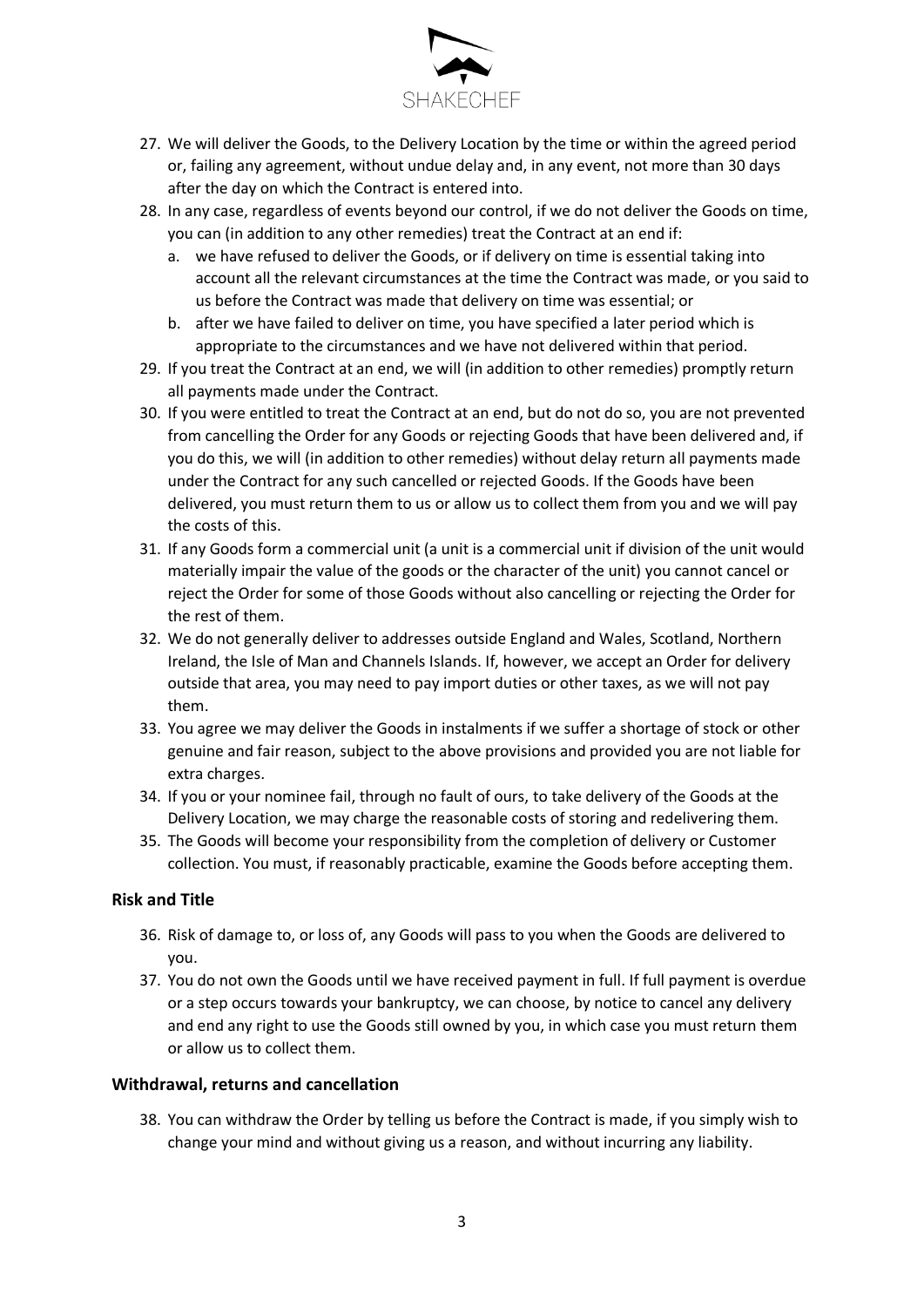

- 39. This is a distance contract (as defined below) which has the cancellation rights (Cancellation Rights) set out below. These Cancellation Rights, however, do not apply, to a contract for the following goods (with no others) in the following circumstances:
	- a. foodstuffs, beverages or other goods intended for current consumption in the household and which are supplied on frequent and regular rounds to your residence or workplace;
	- b. goods that are made to your specifications or are clearly personalised;
	- c. goods which are liable to deteriorate or expire rapidly.
- 40. Also, the Cancellation Rights for a Contract cease to be available in the following circumstances:
	- a. in the case of any sales contract, if the goods become mixed inseparably (according to their nature) with other items after delivery.

#### *Right to cancel*

- 41. Subject as stated in these Terms and Conditions, you can cancel this contract within 14 days without giving any reason.
- 42. The cancellation period will expire after 14 days from the day on which you acquire, or a third party, other than the carrier indicated by you, acquires physical possession of the last of the Goods. In a contract for the supply of goods over time (ie subscriptions), the right to cancel will be 14 days after the first delivery.
- 43. To exercise the right to cancel, you must inform us of your decision to cancel this Contract by a clear statement setting out your decision (eg a letter sent by post, fax or email). You can use the attached model cancellation form, but it is not obligatory. In any event, you must be able to show clear evidence of when the cancellation was made, so you may decide to use the model cancellation form.
- 44. You can also electronically fill in and submit the model cancellation form or any other clear statement of the Customer's decision to cancel the Contract on our website www.shakechef.nl. If you use this option, we will communicate to you an acknowledgement of receipt of such a cancellation in a Durable Medium (eg by email) without delay.
- 45. To meet the cancellation deadline, it is sufficient for you to send your communication concerning your exercise of the right to cancel before the cancellation period has expired.

#### *Effects of cancellation in the cancellation period*

46. Except as set out below, if you cancel this Contract, we will reimburse to you all payments received from you, including the costs of delivery (except for the supplementary costs arising if you chose a type of delivery other than the least expensive type of standard delivery offered by us).

#### *Deduction for Goods supplied*

47. We may make a deduction from the reimbursement for loss in value of any Goods supplied, if the loss is the result of unnecessary handling by you (ie handling the Goods beyond what is necessary to establish the nature, characteristics and functioning of the Goods: eg it goes beyond the sort of handling that might be reasonably allowed in a shop). This is because you are liable for that loss and, if that deduction is not made, you must pay us the amount of that loss.

#### *Timing of reimbursement*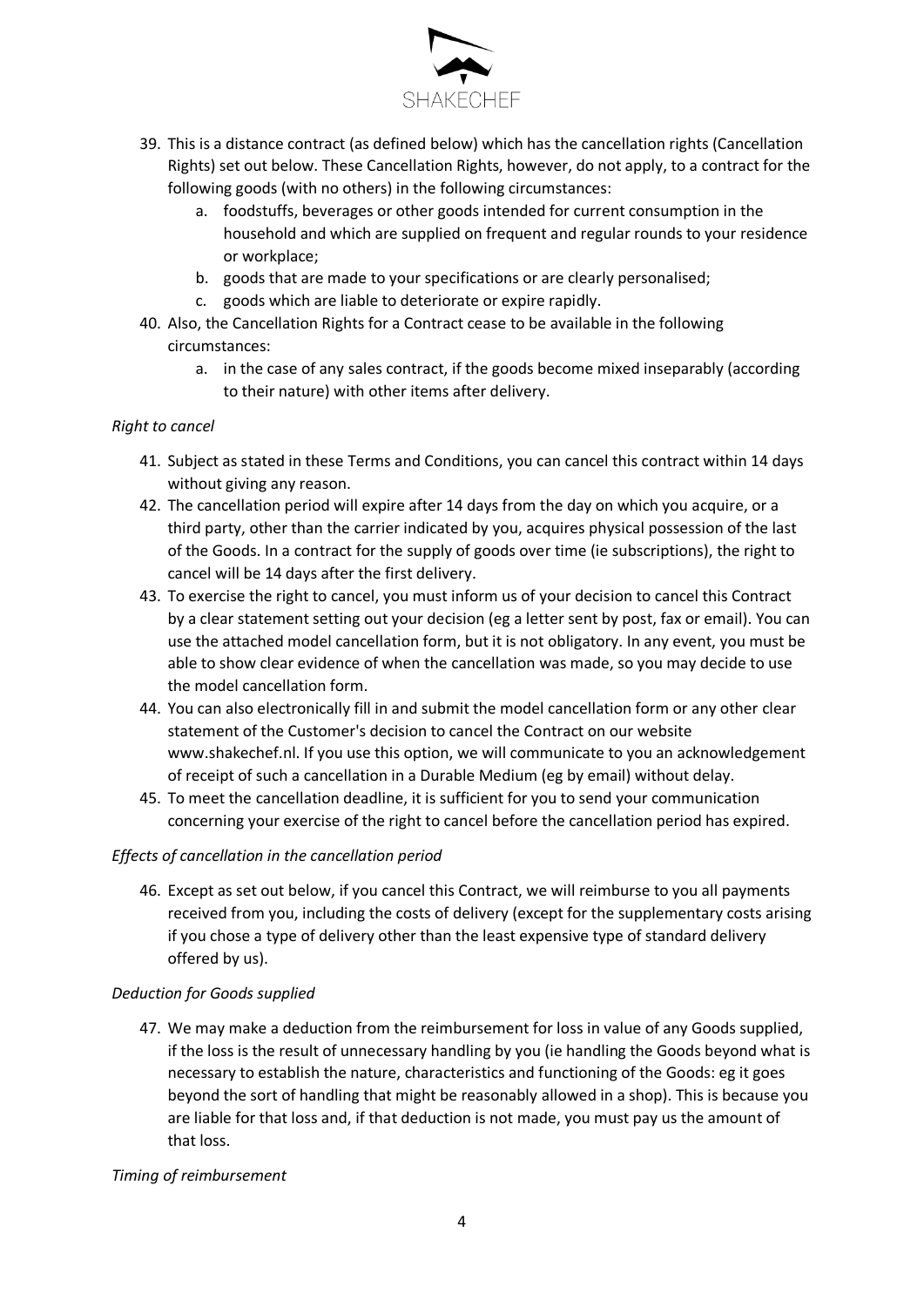

- 48. If we have not offered to collect the Goods, we will make the reimbursement without undue delay, and not later than:
	- a. 14 days after the day we receive back from you any Goods supplied, or
	- b. (if earlier) 14 days after the day you provide evidence that you have sent back the Goods.
- 49. If we have offered to collect the Goods or if no Goods were supplied, we will make the reimbursement without undue delay, and not later than 14 days after the day on which we are informed about your decision to cancel this Contract.
- 50. We will make the reimbursement using the same means of payment as you used for the initial transaction, unless you have expressly agreed otherwise; in any event, you will not incur any fees as a result of the reimbursement.

#### *Returning Goods*

- 51. If you have received Goods in connection with the Contract which you have cancelled, you must send back the Goods or hand them over to us at De Hems 16 52, Overijssel, 7522NL without delay and in any event not later than 14 days from the day on which you communicate to us your cancellation of this Contract. The deadline is met if you send back the Goods before the period of 14 days has expired. You agree that you will have to bear the cost of returning the Goods.
- 52. For the purposes of these Cancellation Rights, these words have the following meanings:
	- a. **distance contract** means a contract concluded between a trader and a consumer under an organised distance sales or service-provision scheme without the simultaneous physical presence of the trader and the consumer, with the exclusive use of one or more means of distance communication up to and including the time at which the contract is concluded;
	- b. **sales contract** means a contract under which a trader transfers or agrees to transfer the ownership of goods to a consumer and the consumer pays or agrees to pay the price, including any contract that has both goods and services as its object.

## **Conformity**

- 53. We have a legal duty to supply the Goods in conformity with the Contract, and will not have conformed if it does not meet the following obligation.
- 54. Upon delivery, the Goods will:
	- a. be of satisfactory quality;
	- b. be reasonably fit for any particular purpose for which you buy the Goods which, before the Contract is made, you made known to us (unless you do not actually rely, or it is unreasonable for you to rely, on our skill and judgment) and be fit for any purpose held out by us or set out in the Contract; and
	- c. conform to their description.
- 55. It is not a failure to conform if the failure has its origin in your materials.

#### **Successors and our sub-contractors**

56. Either party can transfer the benefit of this Contract to someone else, and will remain liable to the other for its obligations under the Contract. The Supplier will be liable for the acts of any sub-contractors who it chooses to help perform its duties.

## **Circumstances beyond the control of either party**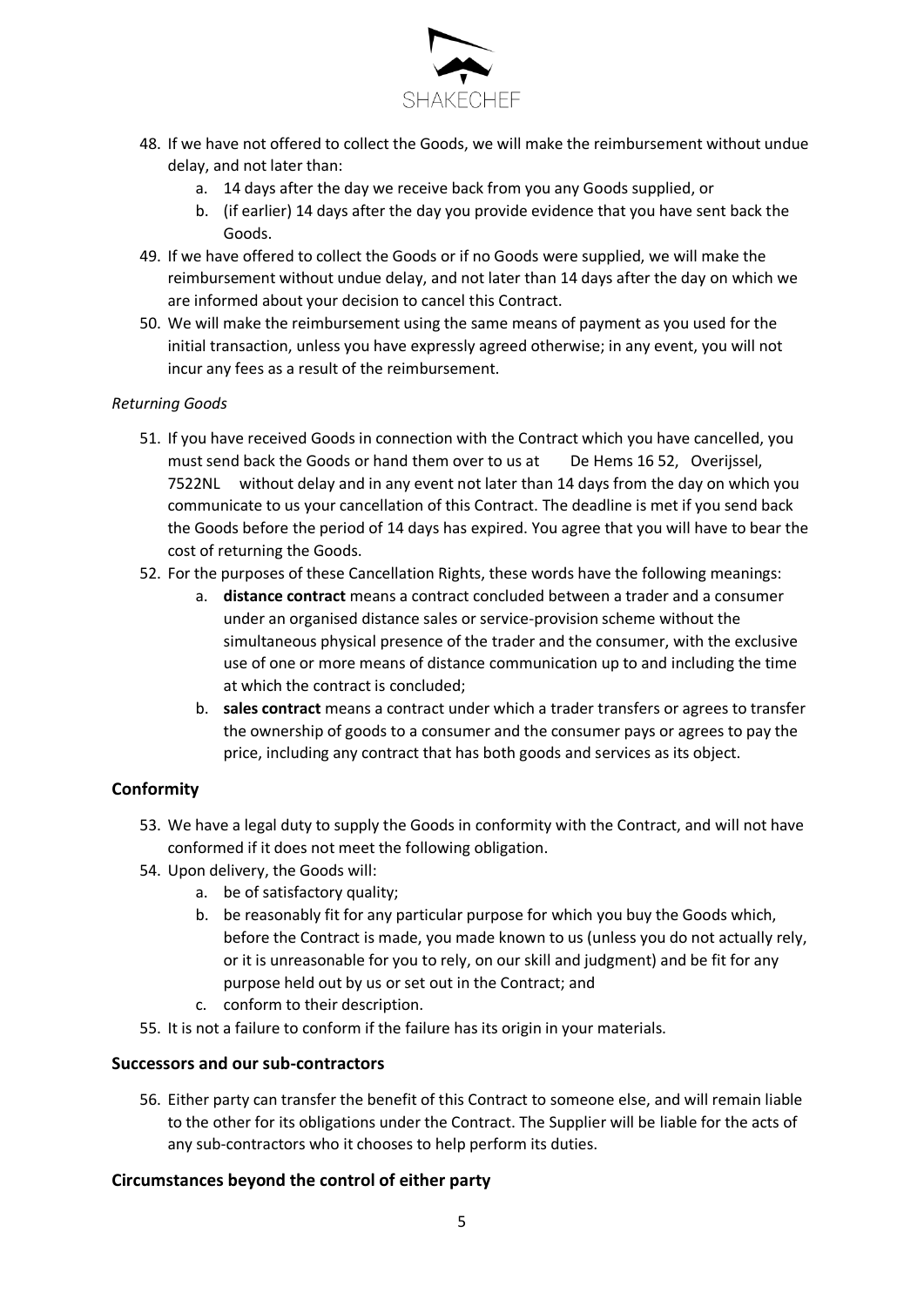

- 57. In the event of any failure by a party because of something beyond its reasonable control:
	- a. the party will advise the other party as soon as reasonably practicable; and
	- b. the party's obligations will be suspended so far as is reasonable, provided that that party will act reasonably, and the party will not be liable for any failure which it could not reasonably avoid, but this will not affect the Customer's above rights relating to delivery and any right to cancel, below.

#### **Privacy**

- 58. Your privacy is critical to us. We respect your privacy and comply with the General Data Protection Regulation with regard to your personal information.
- 59. These Terms and Conditions should be read alongside, and are in addition to our policies, including our privacy policy (https://shakechef.nl/privacy/) and cookies policy (https://shakechef.nl/privacy/).
- 60. For the purposes of these Terms and Conditions:
	- a. 'Data Protection Laws' means any applicable law relating to the processing of Personal Data, including, but not limited to the Directive 95/46/EC (Data Protection Directive) or the GDPR.
	- b. 'GDPR' means the General Data Protection Regulation (EU) 2016/679.
	- c. 'Data Controller', 'Personal Data' and 'Processing' shall have the same meaning as in the GDPR.
- 61. We are a Data Controller of the Personal Data we Process in providing Goods to you.
- 62. Where you supply Personal Data to us so we can provide Goods to you, and we Process that Personal Data in the course of providing the Goods to you, we will comply with our obligations imposed by the Data Protection Laws:
	- a. before or at the time of collecting Personal Data, we will identify the purposes for which information is being collected;
	- b. we will only Process Personal Data for the purposes identified;
	- c. we will respect your rights in relation to your Personal Data; and
	- d. we will implement technical and organisational measures to ensure your Personal Data is secure.
- 63. For any enquiries or complaints regarding data privacy, you can e-mail: info@shakechef.nl.

## **Excluding liability**

64. The Supplier does not exclude liability for: (i) any fraudulent act or omission; or (ii) for death or personal injury caused by negligence or breach of the Supplier's other legal obligations. Subject to this, the Supplier is not liable for (i) loss which was not reasonably foreseeable to both parties at the time when the Contract was made, or (ii) loss (eg loss of profit) to the Customer's business, trade, craft or profession which would not be suffered by a Consumer because the Supplier believes the Customer is not buying the Goods wholly or mainly for its business, trade, craft or profession.

#### **Governing law, jurisdiction and complaints**

65. The Contract (including any non-contractual matters) is governed by the law of England and Wales.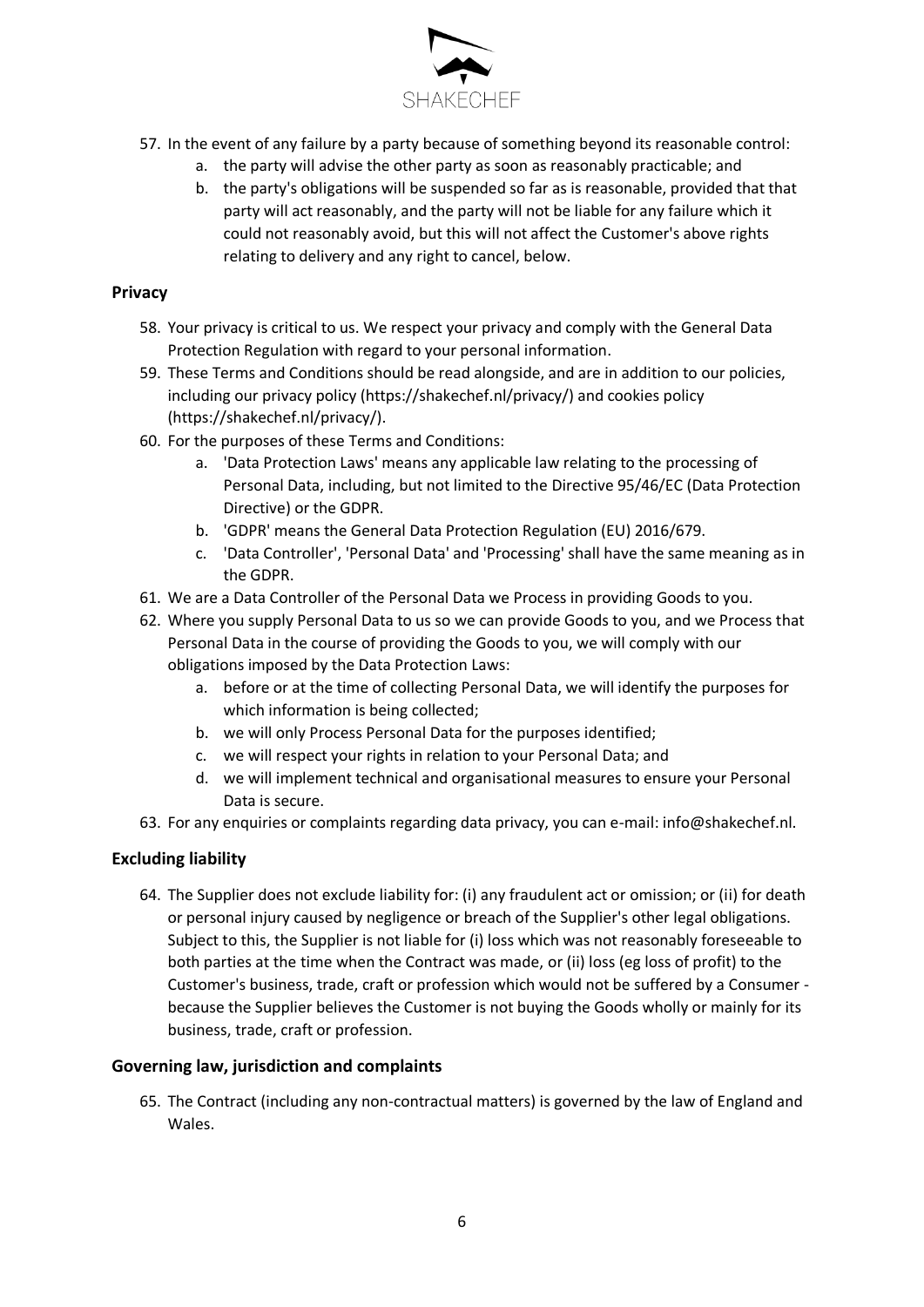

- 66. Disputes can be submitted to the jurisdiction of the courts of England and Wales or, where the Customer lives in Scotland or Northern Ireland, in the courts of respectively Scotland or Northern Ireland.
- 67. We try to avoid any dispute, so we deal with complaints in the following way: If a dispute occurs customers should contact us to find a solution. We will aim to respond with an appropriate solution within 7 working days. .

#### **Attribution**

68. These terms and conditions were created using a document from Rocket Lawyer (https://www.rocketlawyer.com/gb/en).

#### **Model cancellation Form**

To

ShakeChef

De Hems 16 52

Overijssel

7522NL

Email address: info@shakechef.nl

Telephone number: +31626963839

I/We[\*] hereby give notice that I/We [\*] cancel my/our [\*] contract of sale of the following goods [\*] [for the supply of the following service [\*], Ordered on [\*]/received on [\*]\_\_\_\_\_\_\_\_\_\_\_\_\_\_\_\_\_\_\_\_\_\_(date received)

Name of consumer(s):

Address of consumer(s):